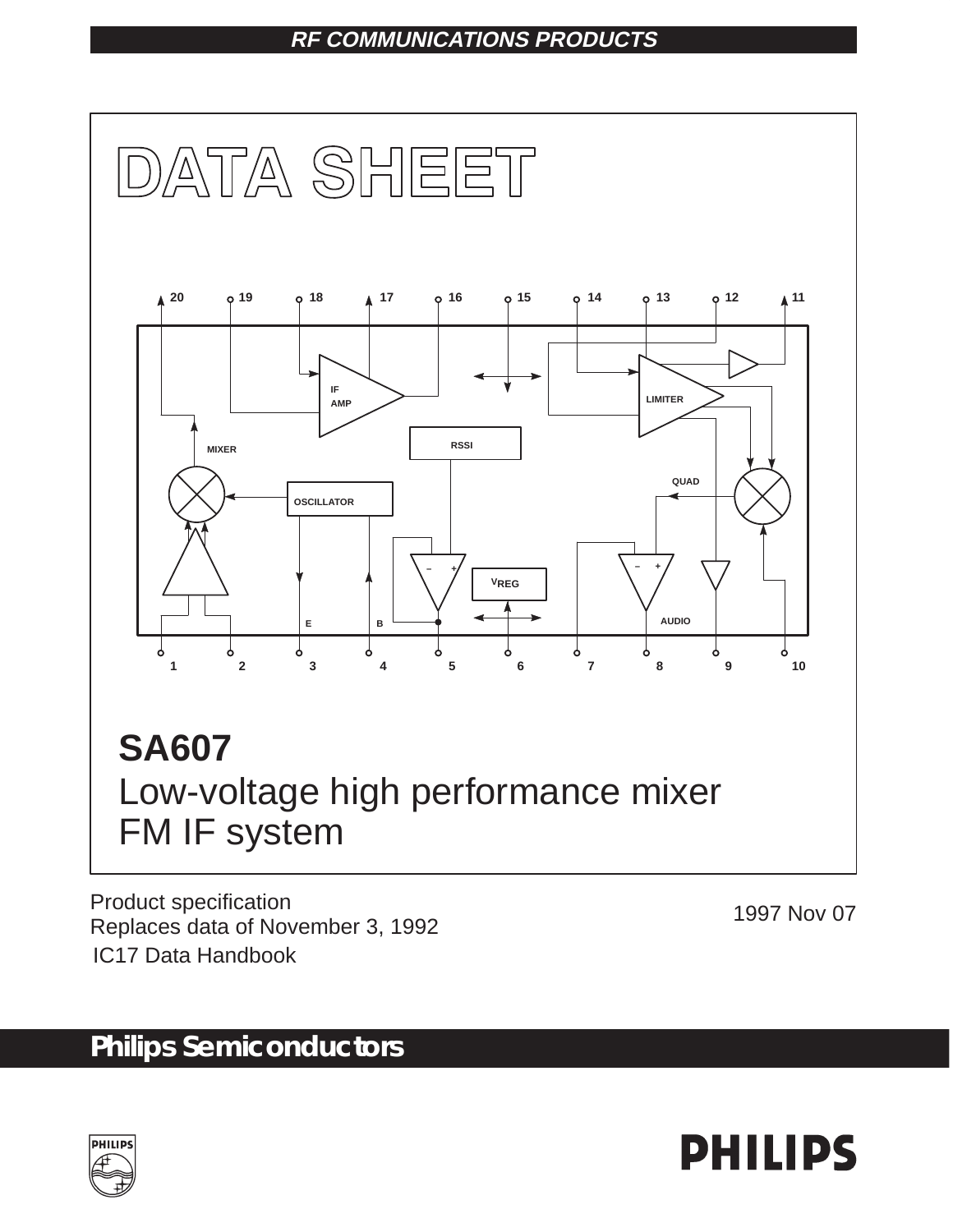### **DESCRIPTION**

The SA607 is a low voltage high performance monolithic FM IF system incorporating a mixer/oscillator, two limiting intermediate frequency amplifiers, quadrature detector, logarithmic received signal strength indicator (RSSI), voltage regulator and audio and RSSI op amps. The SA607 is available in 20-lead SOL (surface-mounted miniature package) and 20-lead SSOP package.

The SA607 was designed for portable communication applications and will function down to 2.7V. The RF section is similar to the famous SA605. The audio output has an internal amplifier with the feedback pin accessible. The RSSI output is buffered. The SA607 also has an extra limiter output. This signal is buffered from the output of the limiter and can be used to perform frequency check. This is accomplished by comparing a reference frequency with the frequency check signal using a comparator to a varactor or PLL at the oscillator inputs.

### **FEATURES**

- Low power consumption: 3.5mA typical at 3V
- Mixer input to >150MHz
- Mixer conversion power gain of 17dB at 45MHz
- XTAL oscillator effective to 150MHz (L.C. oscillator or external oscillator can be used at higher frequencies)
- 102dB of IF Amp/Limiter gain
- 2MHz limiter small signal bandwidth
- Temperature compensated logarithmic Received Signal Strength Indicator (RSSI) with a 90dB dynamic range
- Low external component count; suitable for crystal/ceramic/LC filters
- Excellent sensitivity: 0.31µV into 50Ω matching network for 12dB SINAD (Signal to Noise and Distortion ratio) for 1kHz tone, 8kHz deviation with RF at 45MHz and IF at 455kHz
- SA607 meets cellular radio specifications
- Audio output internal op amp
- RSSI output internal op amp

#### **PIN CONFIGURATION**



#### **Figure 1. Pin Configuration**

- Buffered frequency check output
- Internal op amps with rail-to-rail outputs
- ESD protection: Human Body Model 2kV Robot Model 200V

### **APPLICATIONS**

- Portable cellular radio FM IF
- Cordless phones
- Narrow band cellular applications (NAMPS/NTACS)
- RF level meter
- Spectrum analyzer
- Instrumentation
- FSK and ASK data receivers
- Log amps
- Portable high performance communication receivers
- Single conversion VHF receivers
- Wireless systems

### **ORDERING INFORMATION**

| <b>DESCRIPTION</b>                                                 | <b>TEMPERATURE RANGE</b> | <b>ORDER CODE</b> | DWG #    |
|--------------------------------------------------------------------|--------------------------|-------------------|----------|
| 20-Pin Plastic Small Outline Large (SOL) package (Surface-mount)   | -40 to +85 $^{\circ}$ C  | <b>SA607D</b>     | SOT163-1 |
| 20-Pin Plastic Shirnk Small Outline Package (SSOP) (Surface-mount) | -40 to +85 $^{\circ}$ C  | SA607DK           | SOT266-1 |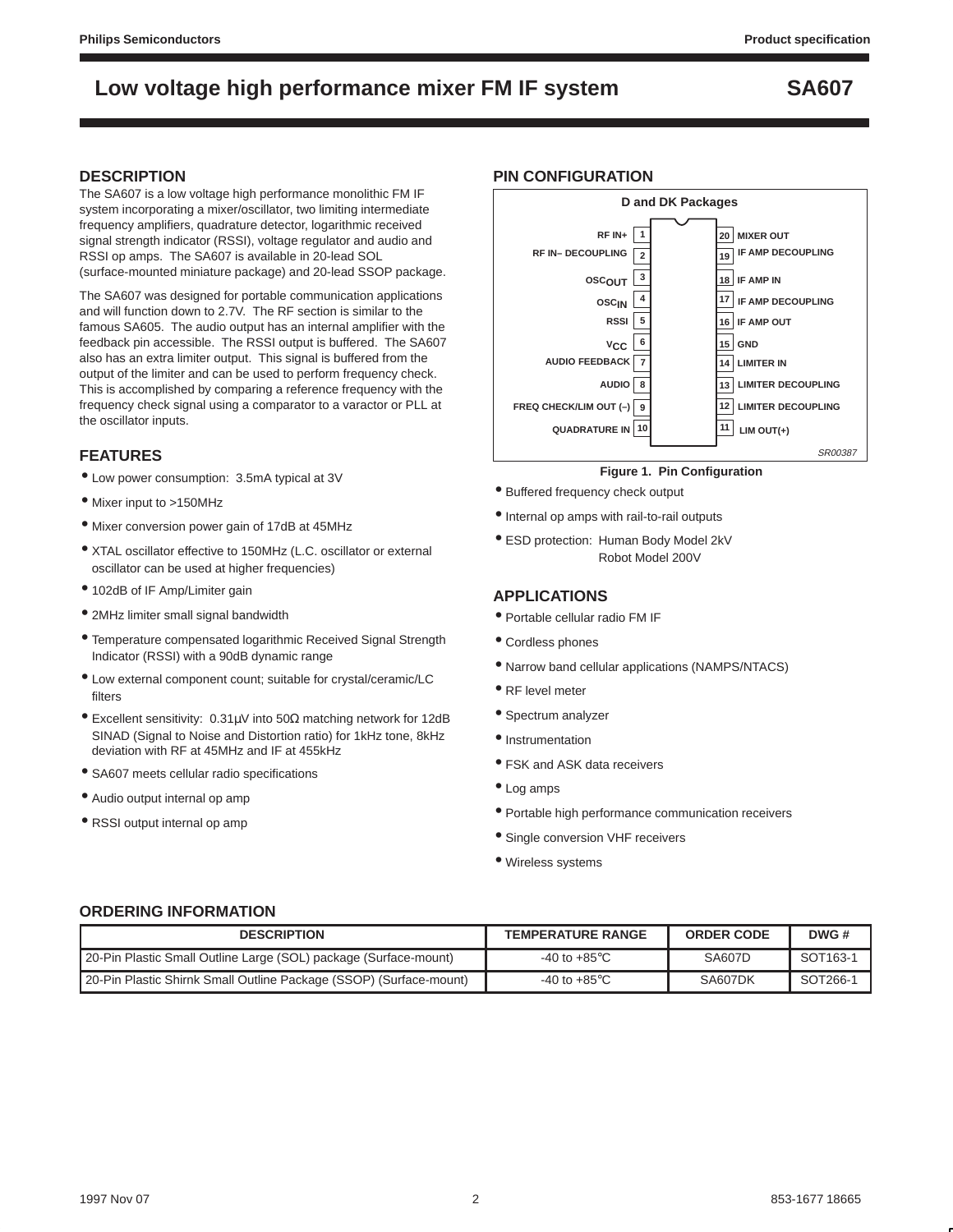### **BLOCK DIAGRAM**



**Figure 2. Block Diagram**

### **ABSOLUTE MAXIMUM RATINGS**

| <b>SYMBOL</b>               | <b>PARAMETER</b>                             | <b>RATING</b>   | <b>UNITS</b>       |
|-----------------------------|----------------------------------------------|-----------------|--------------------|
| $\rm v_{cc}$                | Single supply voltage                        |                 |                    |
| $\mathsf{T}_{\textsf{STG}}$ | Storage temperature range                    | $-65$ to $+150$ | $^{\circ}$ C       |
| $\mathsf{I}_{\mathsf{A}}$   | Operating ambient temperature range SA607    | $-40$ to $+85$  | $^{\circ}$ C       |
| $\theta_{JA}$               | Thermal impedance<br>D package<br>DK package | 90<br>117       | $\rm ^{\circ}$ C/W |

### **DC ELECTRICAL CHARACTERISTICS**

 $V_{CC}$  = +3V,  $T_A$  = 25<sup>°</sup>C; unless otherwise stated.

|                |                            |                        | <b>LIMITS</b> |              |            |              |
|----------------|----------------------------|------------------------|---------------|--------------|------------|--------------|
| <b>SYMBOL</b>  | <b>PARAMETER</b>           | <b>TEST CONDITIONS</b> |               | <b>SA607</b> |            | <b>UNITS</b> |
|                |                            |                        | <b>MIN</b>    | <b>TYP</b>   | <b>MAX</b> |              |
| $V_{\rm CC}$   | Power supply voltage range |                        | 2.7           |              | 7.0        |              |
| <sub>ICC</sub> | DC current drain           |                        |               | 3.5          | 4.2        | mA           |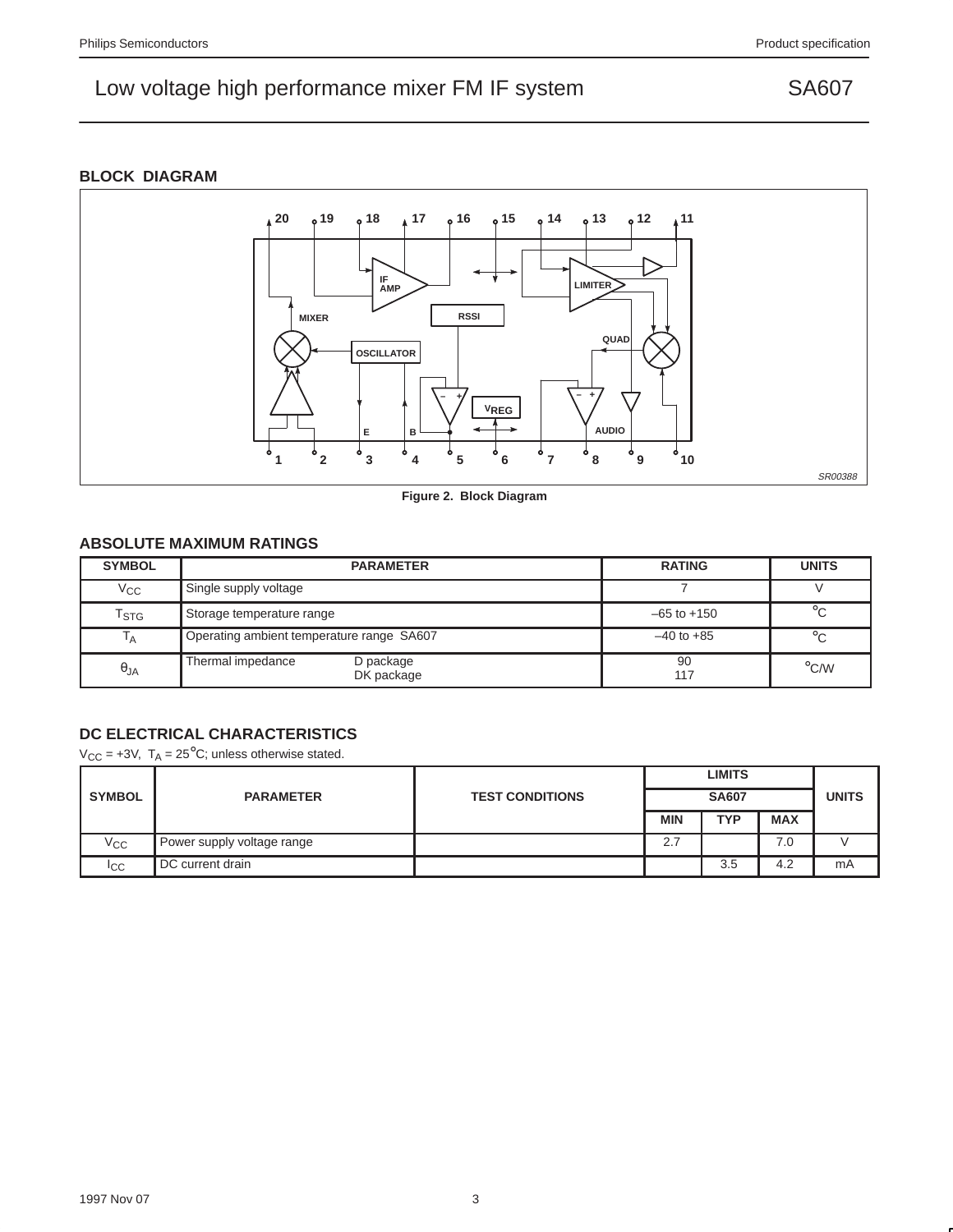### **AC ELECTRICAL CHARACTERISTICS**

 $T_A = 25^{\circ}$ C; V<sub>CC</sub> = +3V, unless otherwise stated. RF frequency = 45MHz + 14.5dBV RF input step-up; IF frequency = 455kHz; R17 = 2.4k; R18 = 3.3k; RF level = –45dBm; FM modulation = 1kHz with ±8kHz peak deviation. Audio output with de-emphasis filter and C-message weighted filter. Test circuit 3. The parameters listed below are tested using automatic test equipment to assure consistent electrical characterristics. The limits do not represent the ultimate performance limits of the device. Use of an optimized RF layout will improve many of the listed parameters.

|                               | <b>PARAMETER</b>                                          | <b>TEST CONDITIONS</b>                                        |            | <b>LIMITS</b> |            |                   |
|-------------------------------|-----------------------------------------------------------|---------------------------------------------------------------|------------|---------------|------------|-------------------|
| <b>SYMBOL</b>                 |                                                           |                                                               |            | <b>SA607</b>  |            |                   |
|                               |                                                           |                                                               | <b>MIN</b> | <b>TYP</b>    | <b>MAX</b> |                   |
|                               | Mixer/Osc section (ext $LO = 220mVRMS$ )                  |                                                               |            |               |            |                   |
| $f_{IN}$                      | Input signal frequency                                    |                                                               |            | 150           |            | <b>MHz</b>        |
| $f_{\rm OSC}$                 | Crystal oscillator frequency                              |                                                               |            | 150           |            | <b>MHz</b>        |
|                               | Noise figure at 45MHz                                     |                                                               |            | 6.2           |            | dB                |
|                               | Third-order input intercept point (50 $\Omega$<br>source) | $f1 = 45.0$ ; $f2 = 45.06$ MHz<br>Input $RF$ Level = $-52dBm$ |            | $-9$          |            | dBm               |
|                               | Conversion power gain                                     | Matched 14.5dBV step-up                                       | 13.5       | 17            | 19.5       | dB                |
|                               |                                                           | $50\Omega$ source                                             |            | $+2.5$        |            | dB                |
|                               | RF input resistance                                       | Single-ended input                                            |            | 8             |            | $k\Omega$         |
|                               | RF input capacitance                                      |                                                               |            | 3.0           | 4.0        | pF                |
|                               | Mixer output resistance                                   | (Pin 20)                                                      | 1.25       | 1.5           |            | $k\Omega$         |
| <b>IF</b> section             |                                                           |                                                               |            |               |            |                   |
|                               | IF amp gain                                               | $50\Omega$ source                                             |            | 44            |            | dB                |
|                               | Limiter gain                                              | $50\Omega$ source                                             |            | 58            |            | dB                |
|                               | Input limiting $-3dB$ , $R_{17} = 2.4k$                   | Test at Pin 18                                                |            | $-109$        |            | dBm               |
|                               | AM rejection                                              | 80% AM 1kHz                                                   |            | 45            |            | dB                |
|                               | Audio level                                               | Gain of two (2kΩ AC load)                                     | 70         | 120           | 160        | mV                |
|                               | SINAD sensitivity                                         | RF level -110dB                                               |            | 17            |            | dB                |
| <b>THD</b>                    | Total harmonic distortion                                 |                                                               | $-35$      | $-50$         |            | dB                |
| S/N                           | Signal-to-noise ratio                                     | No modulation for noise                                       |            | 62            |            | dB                |
|                               | IF RSSI output, $R_9 = 2k\Omega^1$                        | IF level $= -118$ dBm                                         |            | 0.3           | 0.8        | $\vee$            |
|                               |                                                           | IF level $=$ -68dBm                                           | .70        | 1.1           | 1.80       | $\vee$            |
|                               |                                                           | IF level $=-23$ dBm                                           | 1.2        | 1.8           | 2.5        | $\overline{\vee}$ |
|                               | RSSI range                                                |                                                               |            | 90            |            | dB                |
|                               | RSSI accuracy                                             |                                                               |            | ±1.5          |            | dB                |
|                               | IF input impedance                                        |                                                               | 1.3        | 1.5           |            | $k\Omega$         |
|                               | IF output impedance                                       |                                                               |            | 0.3           |            | $k\Omega$         |
|                               | Limiter input impedance                                   |                                                               | 1.30       | 1.5           |            | $k\Omega$         |
|                               | Limiter output impedance                                  | (Pin 11)                                                      |            | 200           |            | $\Omega$          |
|                               | Limiter output level                                      | (Pin 11)<br>No load<br>$5k\Omega$ load                        |            | 130<br>115    |            | mV <sub>RMS</sub> |
|                               | Frequency check/limiter output impedance                  | (Pin 9)                                                       |            | 200           |            | $\Omega$          |
|                               | Frequency check/limiter output level                      | (Pin 9)<br>No load<br>$5k\Omega$ load                         |            | 130<br>115    |            | mV <sub>RMS</sub> |
| <b>RF/IF section (int LO)</b> |                                                           |                                                               |            |               |            |                   |
|                               | Audio level                                               | $3V = V_{CC}$ , RF level = -27dBm                             |            | 120           |            | mV <sub>RMS</sub> |
|                               | System RSSI output                                        | $3V = V_{CC}$ , RF level = -27dBm                             |            | 2.2           |            | $\vee$            |
|                               | <b>System SINAD sensitivity</b>                           | $RF$ level = $-117dBm$                                        |            | 12            |            | dB                |

**NOTE:**

1. The generator source impedance is 50Ω, but the SA607 input impedance at Pin 18 is 1500Ω. As a result, IF level refers to the actual signal that enters the SA607 input (Pin 18) which is about 21dB less than the "available power" at the generator.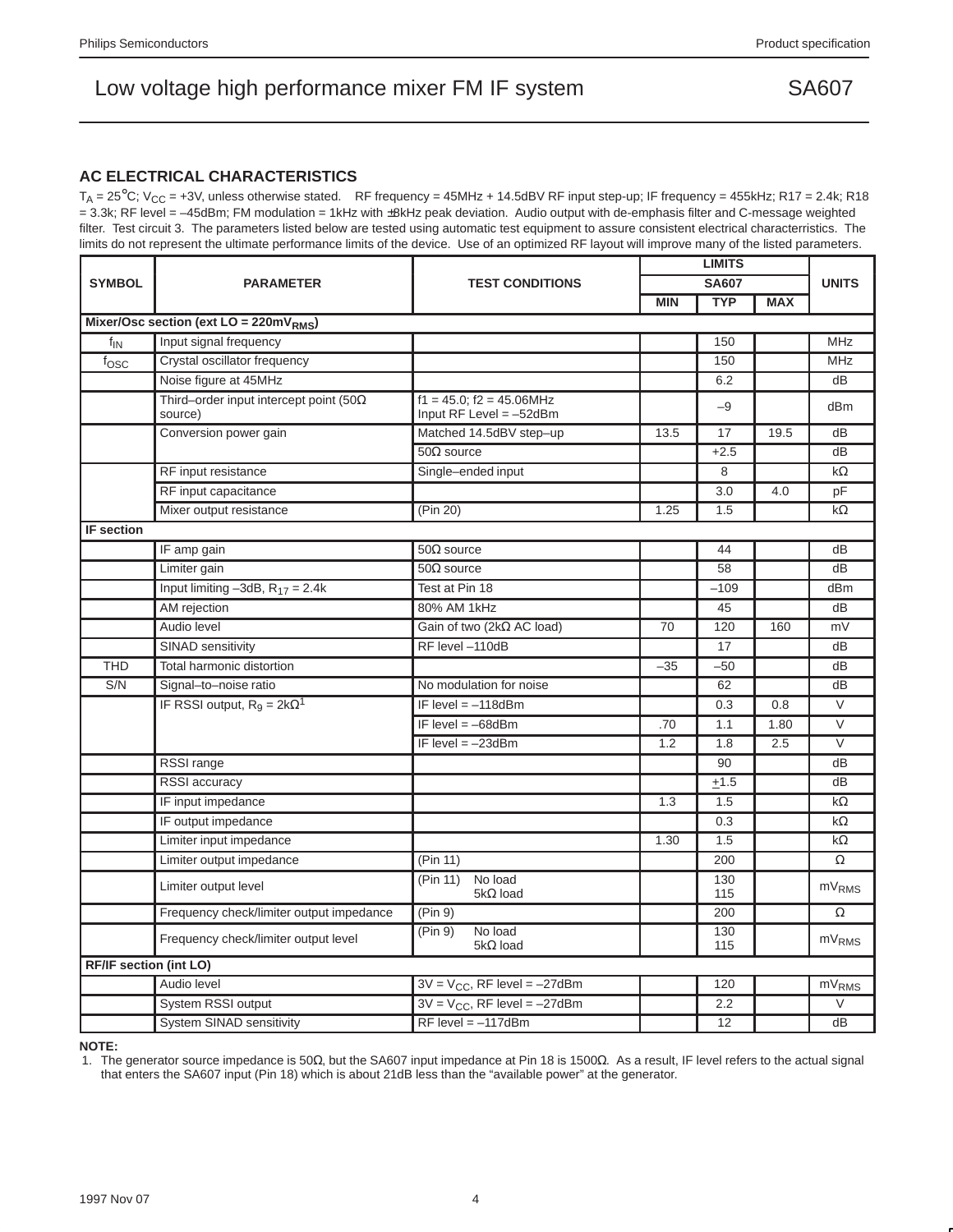#### **CIRCUIT DESCRIPTION**

The SA607 is an IF signal processing system suitable for second IF systems with input frequency as high as 150MHz. The bandwidth of the IF amplifier and limiter is at least 2MHz with 90dB of gain. The gain/bandwidth distribution is optimized for 455kHz, 1.5kΩ source applications. The overall system is well-suited to battery operation as well as high performance and high quality products of all types.

The input stage is a Gilbert cell mixer with oscillator. Typical mixer characteristics include a noise figure of 6.2dB, conversion gain of 17dB, and input third-order intercept of –9dBm. The oscillator will operate in excess of 200MHz in L/C tank configurations. Hartley or Colpitts circuits can be used up to 100MHz for xtal configurations. Butler oscillators are recommended for xtal configurations up to 150MHz.

The output impedance of the mixer is a 1.5kΩ resistor permitting direct connection to a 455kHz ceramic filter. The input resistance of the limiting IF amplifiers is also 1.5kΩ. With most 455kHz ceramic filters and many crystal filters, no impedance matching network is necessary. The IF amplifier has 43dB of gain and 5.5MHz bandwidth. The IF limiter has 60dB of gain and 4.5MHz bandwidth. To achieve optimum linearity of the log signal strength indicator, there must be a 12dB(v) insertion loss between the first and second IF stages. If the IF filter or interstage network does not cause 12dB(v) insertion loss, a fixed or variable resistor or an L pad for simultaneous loss and impedance matching can be added between the first IF output (Pin 16) and the interstage network. The overall gain will then be 90dB with 2MHz bandwidth.

The signal from the second limiting amplifier goes to a Gilbert cell quadrature detector. One port of the Gilbert cell is internally driven by the IF. The other output of the IF is AC-coupled to a tuned quadrature network. This signal, which now has a 90° phase relationship to the internal signal, drives the other port of the multiplier cell.

The demodulated output of the quadrature drives an internal op amp. This op amp can be configured as a unity gain buffer, or for simultaneous gain, filtering, and 2nd-order temperature compensation if needed. It can drive an AC load as low as 5kΩ with a rail-to-rail output.

A log signal strength completes the circuitry. The output range is greater than 90dB and is temperature compensated. This log signal strength indicator exceeds the criteria for AMPs or TACs cellular telephone. This signal is buffered through an internal unity gain op amp. The frequency check pin provides a buffered limiter output. This is useful for implementing an AFC (Automatic Frequency Check) function. This same output can also be used in conjunction with limiter output (Pin 11) for demodulating FSK (Frequency Shift Keying) data. Both pins are of the same amplitude, but 180° out of phase.

NOTE: Limiter output or Frequency Check output has drive capability of a load minimum of 2kΩ or higher to obtain 115mV output level.

NOTE:  $dB(v) = 20log V_{OUT}/V_{IN}$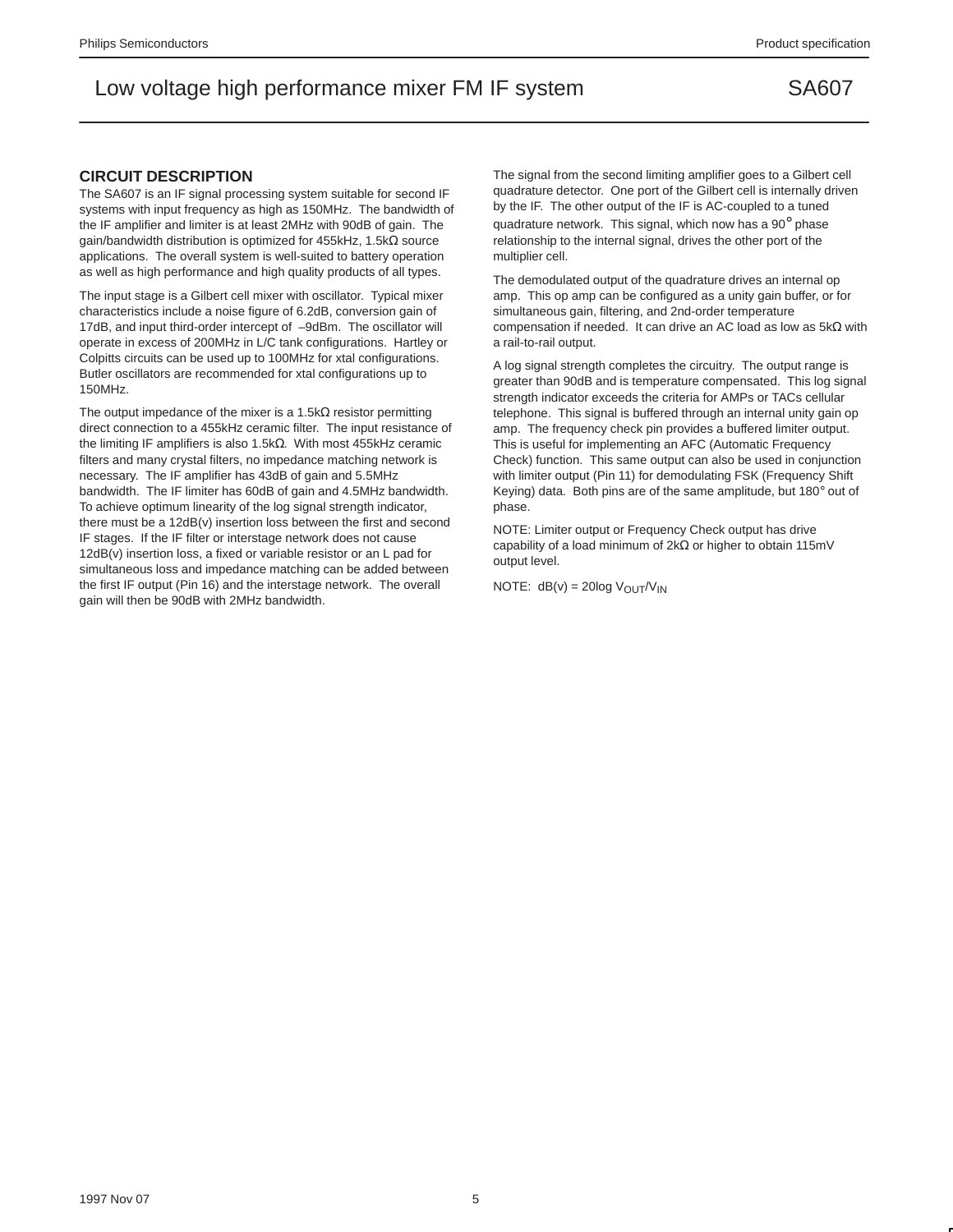

**Figure 3. SA607 45MHz Test Circuit (Relays as shown)**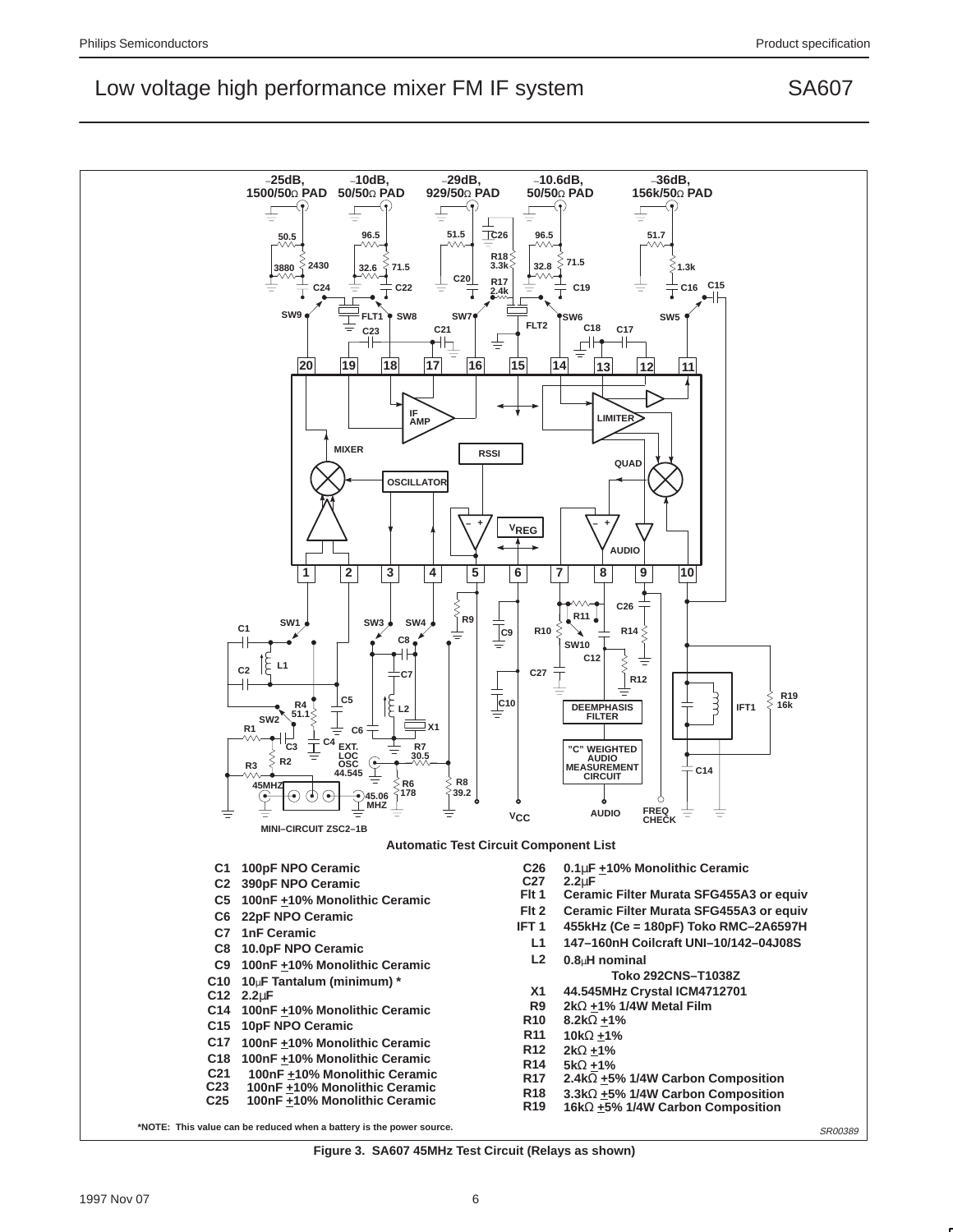

**Figure 4. SA607 45MHz Application Circuit**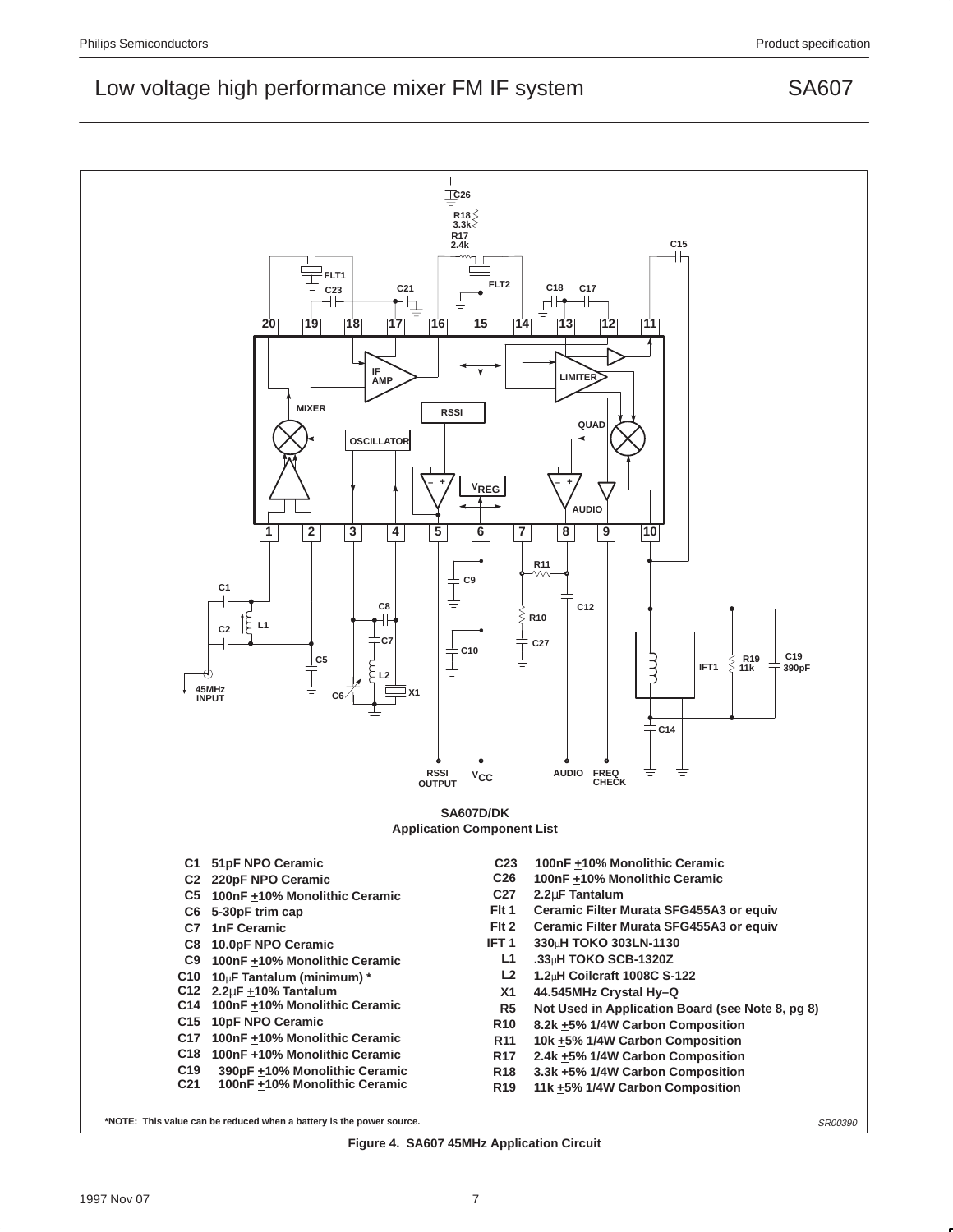

**Figure 5. SA607 Application Circuit Test Set Up**

#### **NOTES:**

- 1. C-message: The C-message and de-emphasis filter combination has a peak gain of 10 for accurate measurements. Without the gain, the measurements may be affected by the noise of the scope and HP339 analyzer. The de-emphasis filter has a fixed -6dB/Octave slope between 300Hz and 3kHz.
- 2. Ceramic filters: The ceramic filters can be 30kHz SFG455A3s made by Murata which have 30kHz IF bandwidth (they come in blue), or 16kHz CFU455Ds, also made by Murata (they come in black). All of our specifications and testing are done with the more wideband filter.
- 3. RF generator: Set your RF generator at 45.000MHz, use a 1kHz modulation frequency and a 6kHz deviation if you use 16kHz filters, or 8kHz if you use 30kHz filters.
- 4. Sensitivity: The measured typical sensitivity for 12dB SINAD should be 0.35µV or –116dBm at the RF input.
- Layout: The layout is very critical in the performance of the receiver. We highly recommend our demo board layout.
- 6. RSSI: The smallest RSSI voltage (i.e., when no RF input is present and the input is terminated) is a measure of the quality of the layout and design. If the lowest RSSI voltage is 500mV or higher, it means the receiver is in regenerative mode. In that case, the receiver sensitivity will be worse than expected.
- 7. Supply bypass and shielding: All of the inductors, the quad tank, and their shield must be grounded. A 10-15µF or higher value tantalum capacitor on the supply line is essential. A low frequency ESR screening test on this capacitor will ensure consistent good sensitivity in production. A 0.1µF bypass capacitor on the supply pin, and grounded near the 44.545MHz oscillator improves sensitivity by 2-3dB.
- 8. R5 can be used to bias the oscillator transistor at a higher current for operation above 45MHz. Recommended value is 22kΩ, but should not be below 10kΩ.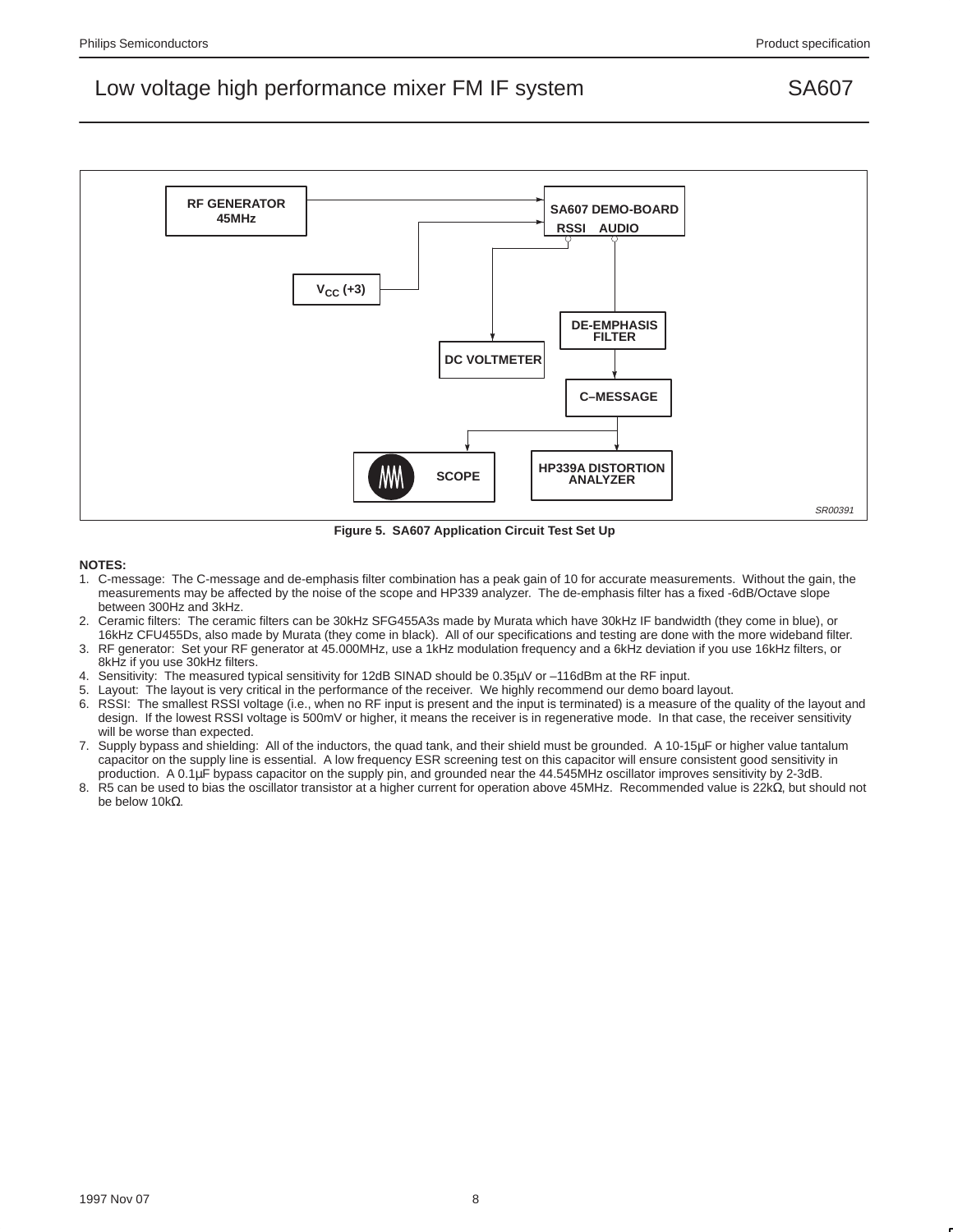

Figure 6. I<sub>CC</sub> vs Temperature



**Figure 7. Third Order Intercept Point vs Supply Voltage**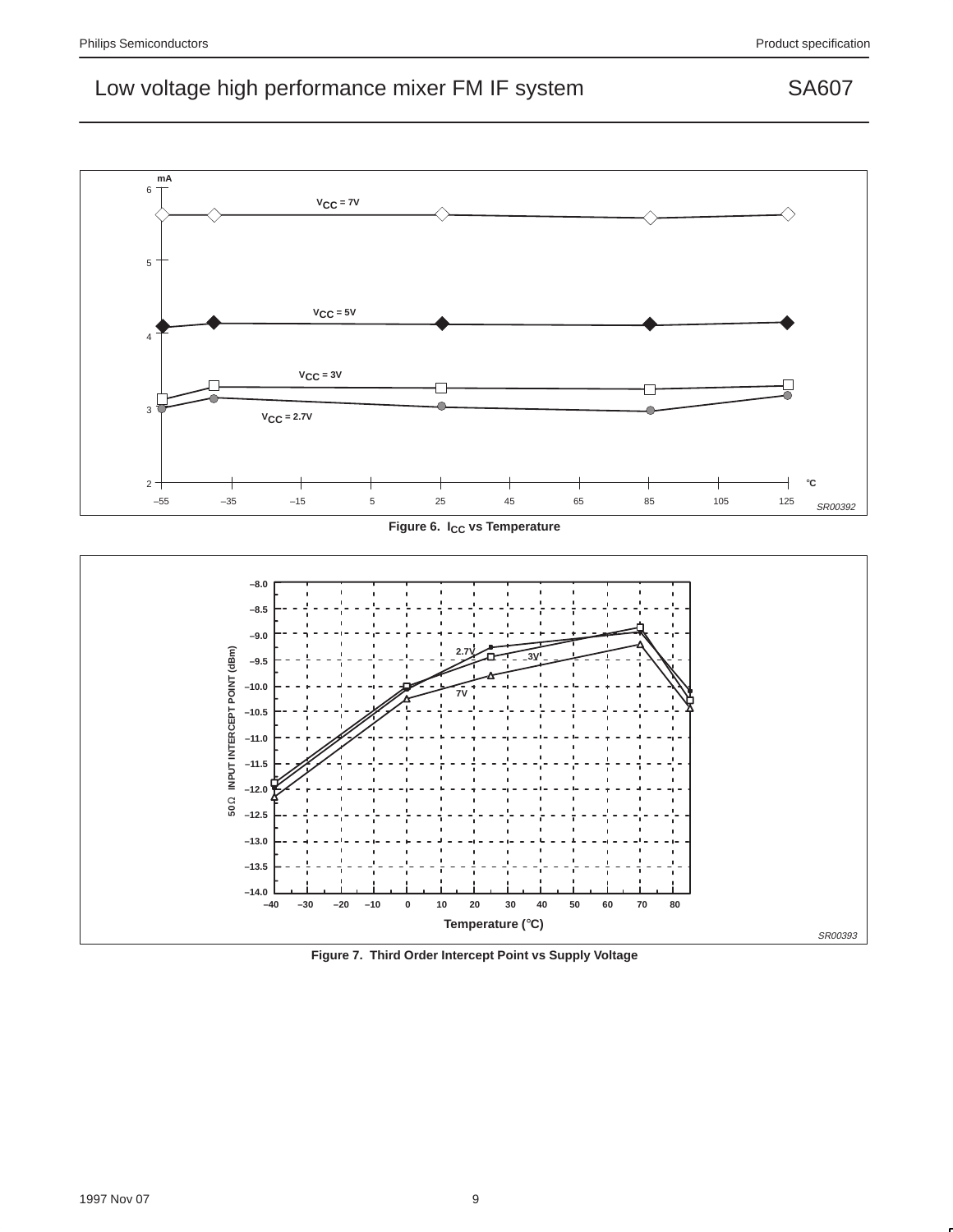

**Figure 8. Mixer Noise Figure vs Supply Voltage**



**Figure 9. Conversion Gain vs Supply Voltage**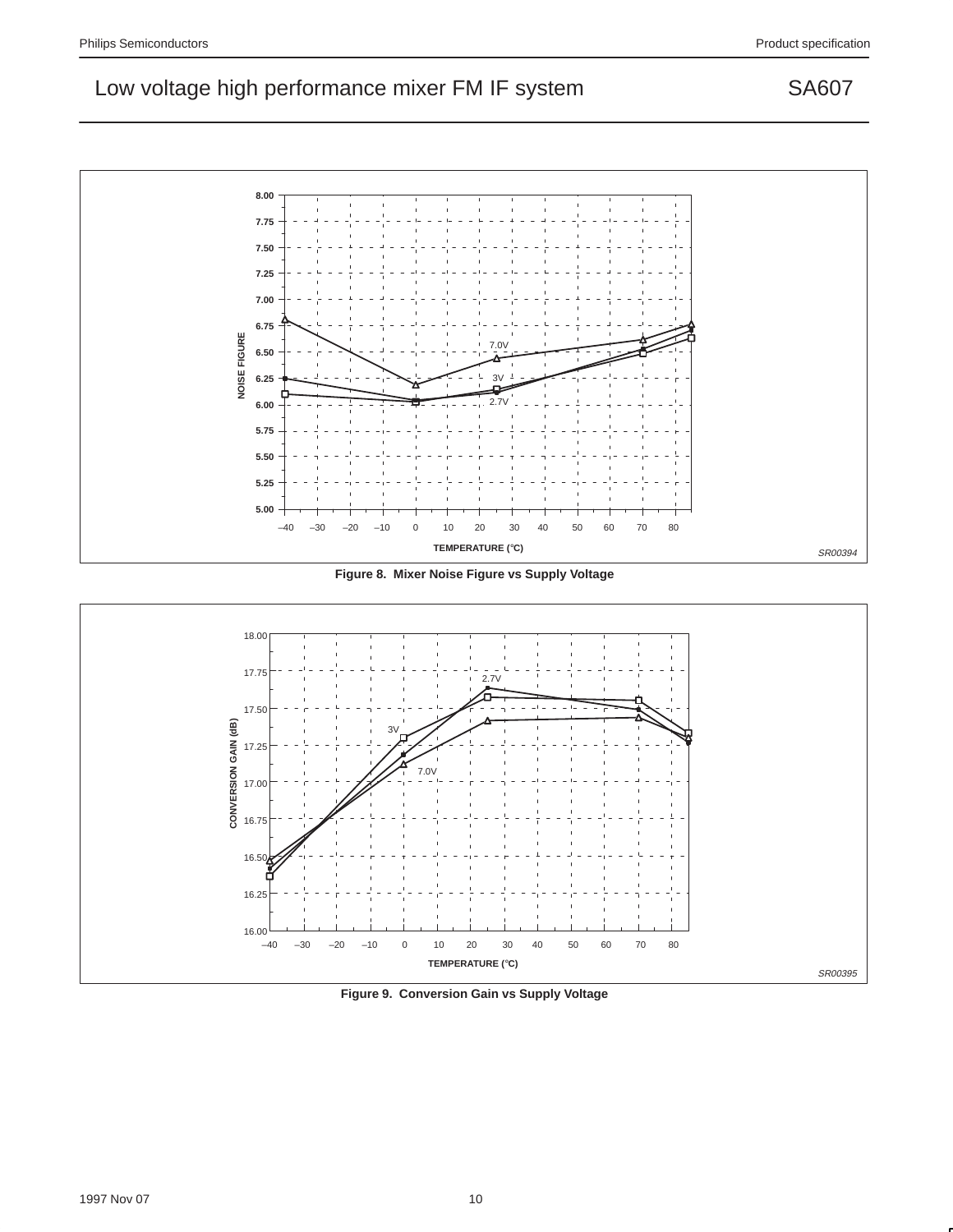20 10 0 RF = 45MHz IF = 455kHz –10 IF OUTPUT POWER (-dBm) IF OUTPUT POWER (–dBm) –20 –30 FUND PRODUCT  $\left\{ \begin{array}{ccc} 1 & 0 & 0 \\ 0 & 1 & 0 \\ 0 & 0 & 0 \end{array} \right\}$  3rd ORDER PRODUCT –40 –50 –60 –70  $-80$ <br> $-66$ \*50Ω INPUT –66 –56 –46 –36 –26 –16 –6 4 14 24 34 RF\* INPUT LEVEL (dBm)

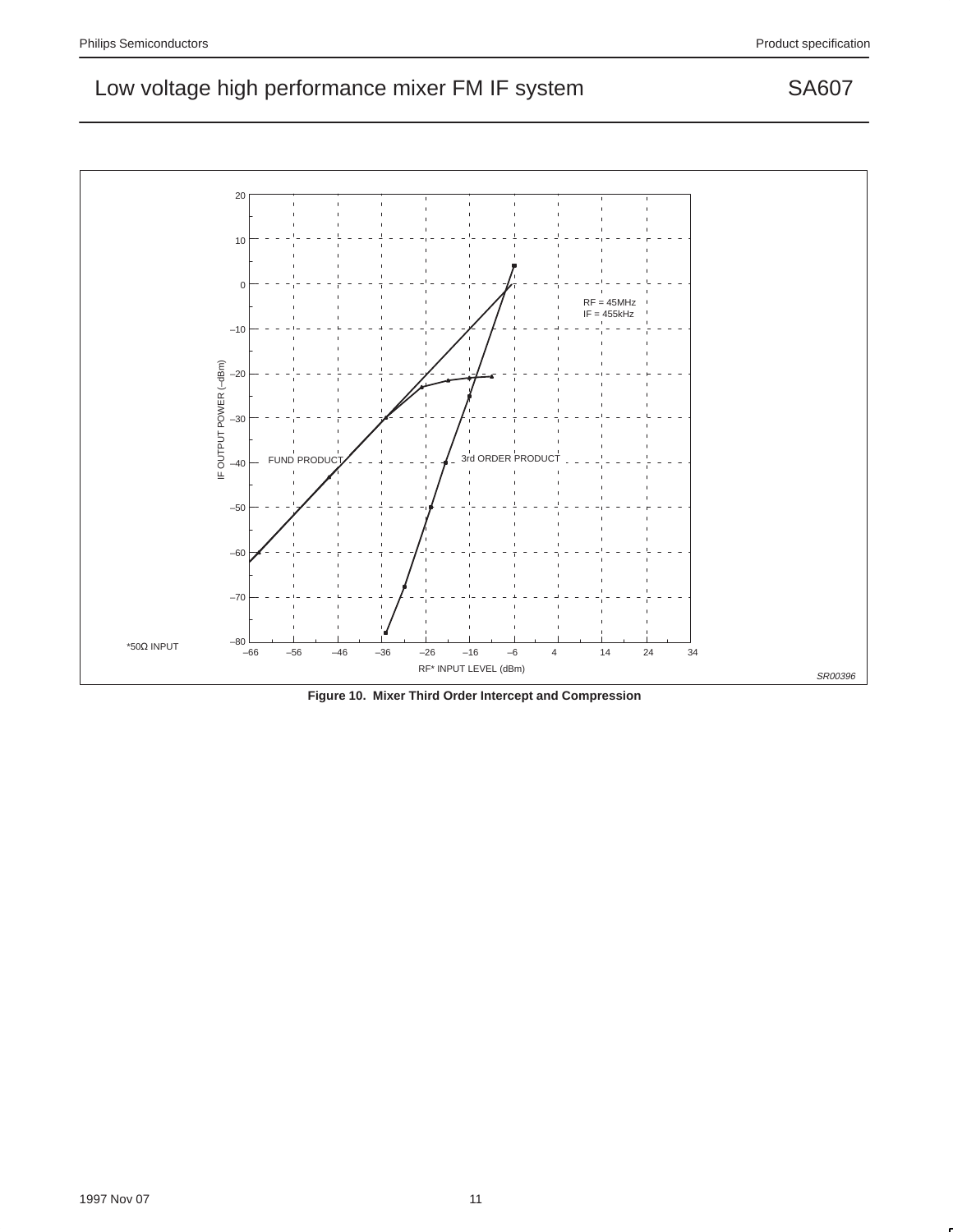**5 AUDIO 0 –5 –10 VCC = 3V –15 RF = 45MHz DEVIATION =** ±**8kHz –20 AUDIO LEVEL = 104.9mVRMS –25 –30 AM REJECTION –35 –40 THD + NOISE –45** ı **–50 –55 –60 NOISE –65 –125 –115 –105 –95 –85 –75 –65 –55 –45 –35 –25 RF LEVEL (dBm)** SR00397

**Figure 11. Sensitivity vs RF Level (–40**°**C)**



**Figure 12. Sensitivity vs RF Level (+25**°**C)**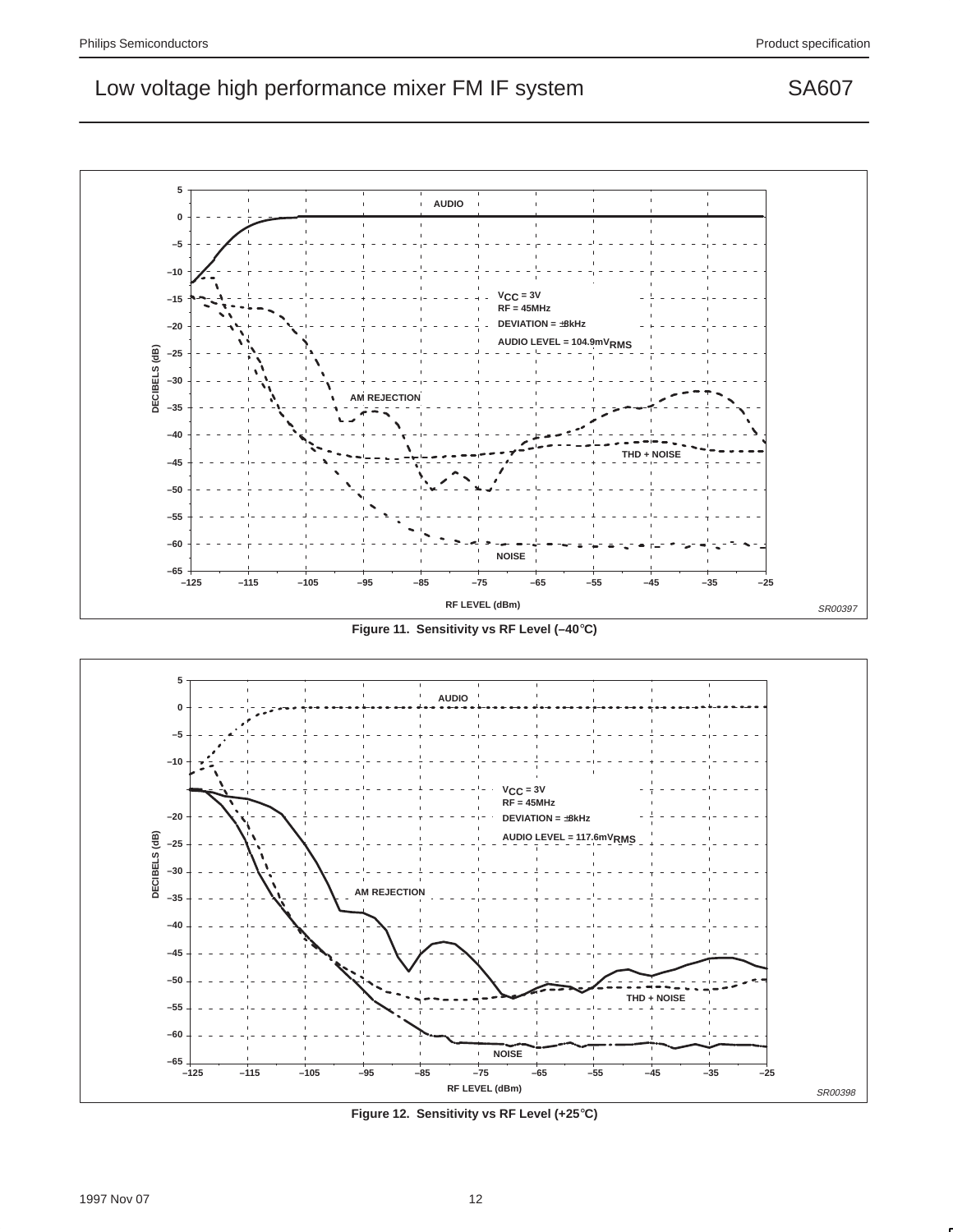

**Figure 13. Sensitivity vs RF Level (Temperature 85**°**C)**



**Figure 14. Relative Audio Level, Distortion, AM Rejection and Noise vs Temperature**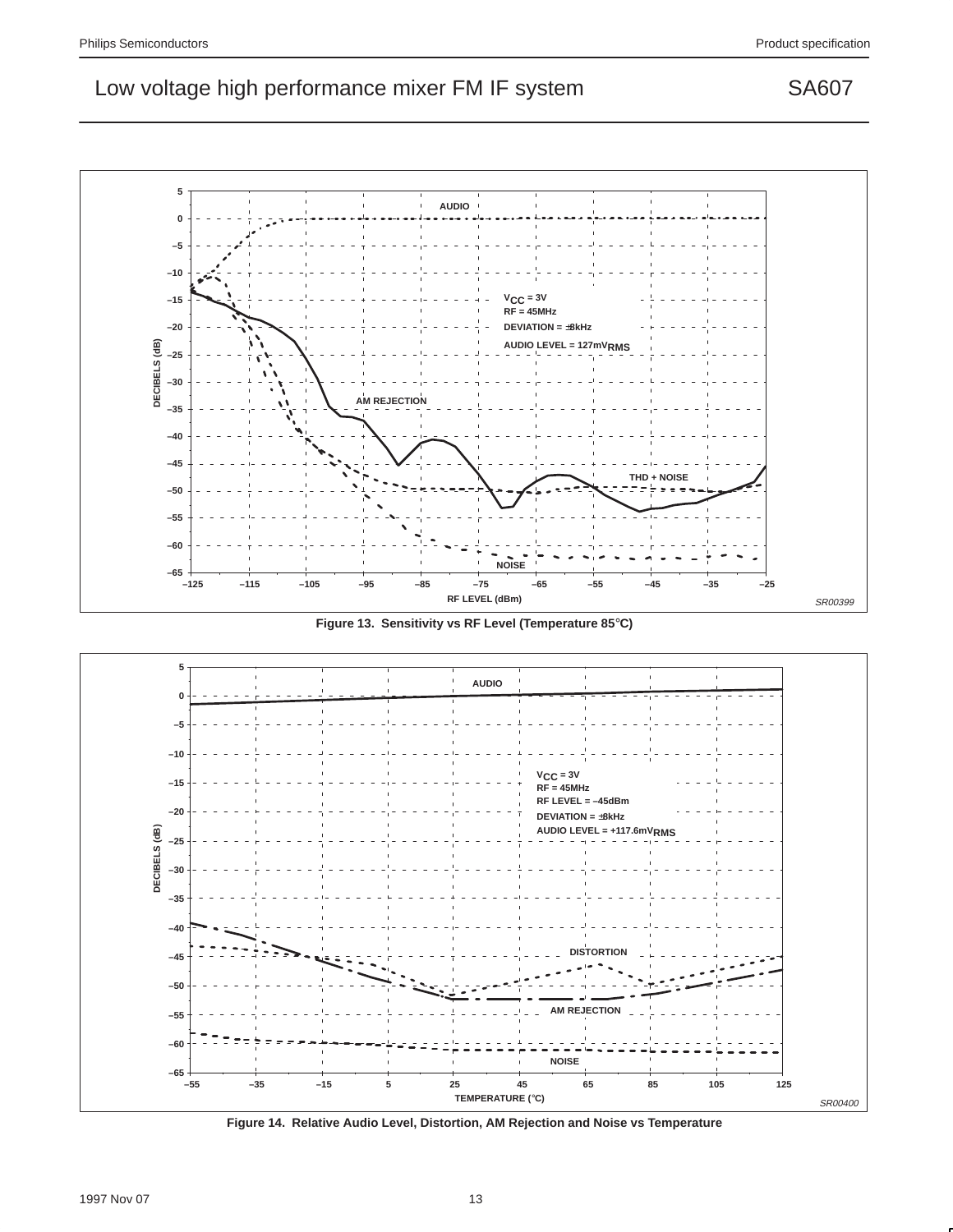





Figure 16. RSSI vs RF Level and Temperature - V<sub>CC</sub> = 3V

1997 Nov 07 14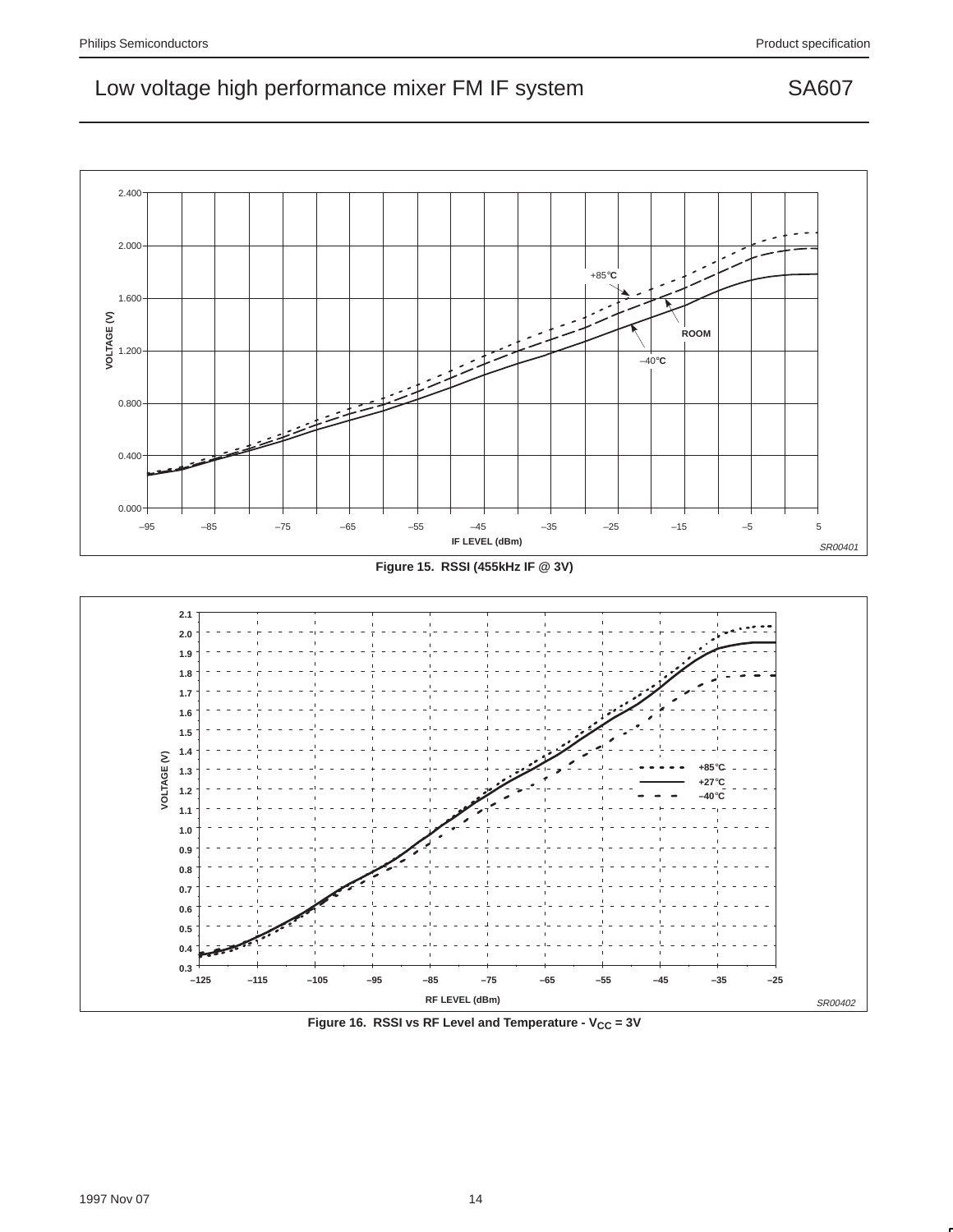

**Figure 17. Audio Output vs Temperature**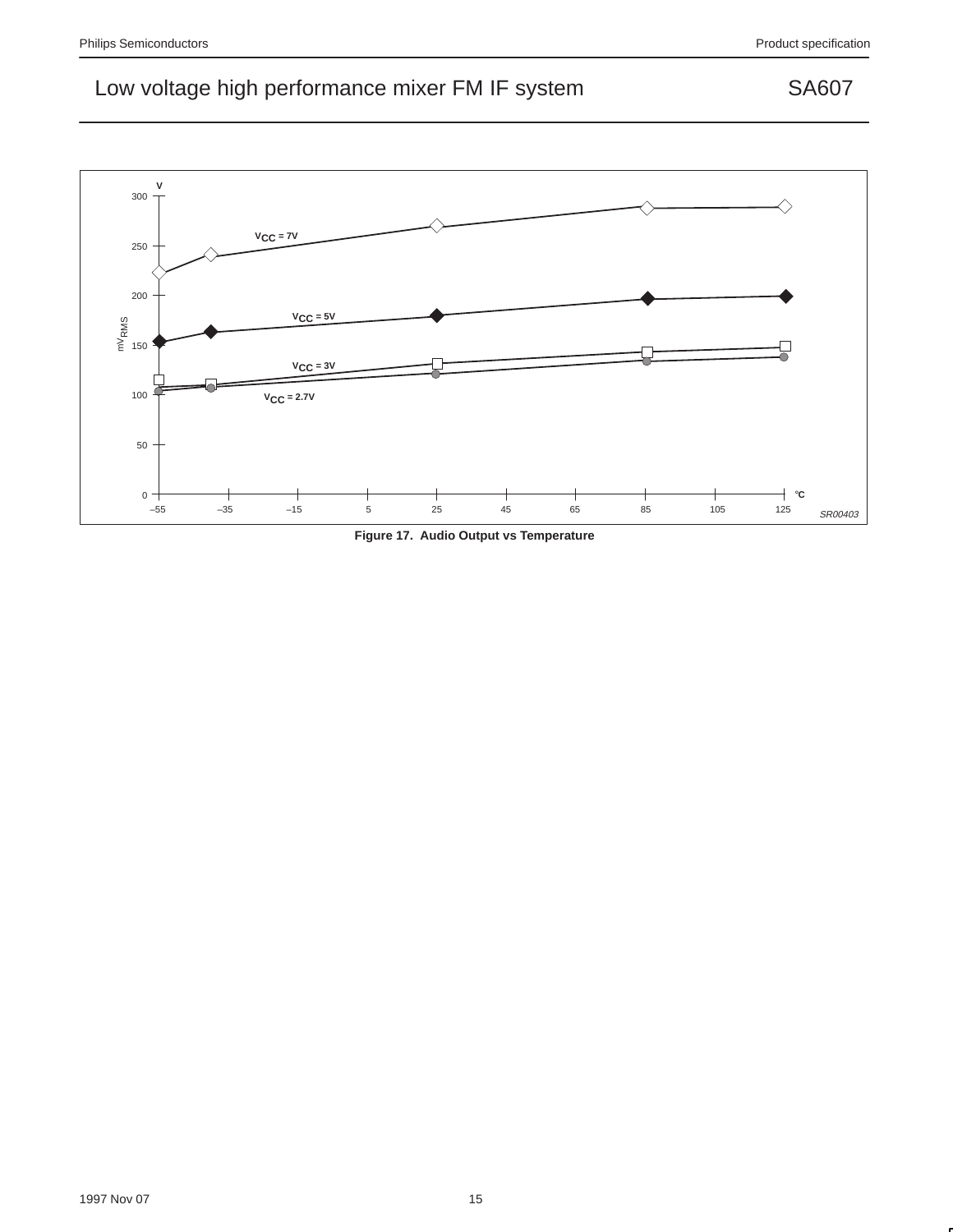



**Figure 18.**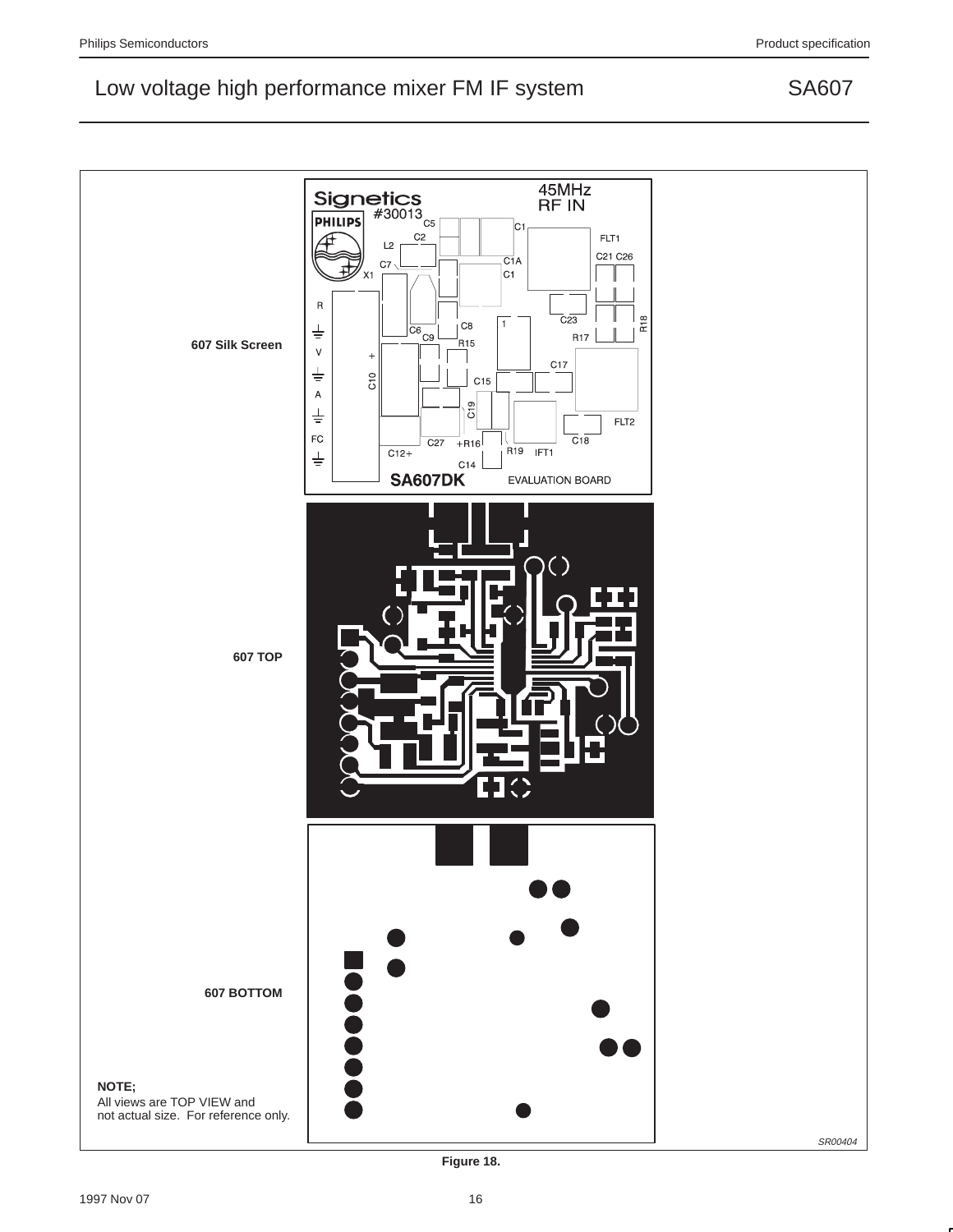#### SO20: plastic small outline package; 20 leads; body width 7.5 mm  $\overline{A}$  $x$  $T_{\overline{D|y}}$  $= v$  M A HE  $\mathsf Q$  $\overline{A_2}$  $(A_3)$ pin 1 index 丗 ◫ ┍ □ Г  $10$  $detail X$  $\overline{e}$ ⊦⊕∣w⊛  $b_p$  $10$  mm  $\circ$ 5 scale DIMENSIONS (inch dimensions are derived from the original mm dimensions) A  $2^{(1)}$  $D^{(1)}$  $E^{(1)}$ **UNIT**  $\mathsf{L}% _{0}\left( \mathsf{L}_{0}\right) ^{\ast}=\mathsf{L}_{0}\left( \mathsf{L}_{0}\right) ^{\ast}$  $\mathbf Q$ v  $\Theta$  $A<sub>1</sub>$  ${\sf A}_2$  $A_3$  $b_p$  $\mathbf c$  $\mathbf{e}$  ${\sf H}_{\sf E}$  $L_{p}$ w y max. 10.65  $0.30$ 2.45  $0.49$  $0.32$  $13.0$ 7.6  $1.1$  $1.1$  $0.9$

### Note

 $mm$ 

inches

2.65

 $0.10$ 

 $0.10$ 

 $0.012$ 

 $0.004$ 

2.25

0.096

0.089

1. Plastic or metal protrusions of 0.15 mm maximum per side are not included.

 $0.25$ 

 $0.01$ 

0.36

0.019

 $0.014$ 

 $0.23$ 

 $0.013$ 

 $0.009$ 

 $12.6$ 

 $0.51$ 

 $0.49$ 

 $7.4$ 

 $0.30$ 

 $0.29$ 

| <b>OUTLINE</b> | <b>REFERENCES</b> |              |             | <b>EUROPEAN</b> | <b>ISSUE DATE</b> |                             |
|----------------|-------------------|--------------|-------------|-----------------|-------------------|-----------------------------|
| <b>VERSION</b> | IEC.              | <b>JEDEC</b> | <b>EIAJ</b> |                 | <b>PROJECTION</b> |                             |
| SOT163-1       | 075E04            | MS-013AC     |             |                 | $\bigcirc$        | $-92 - 11 - 17$<br>95-01-24 |

 $1.27$ 

 $0.050$ 

 $1.4$ 

 $0.055$ 

 $0.4$ 

 $0.043$ 

 $0.016$ 

10.00

 $0.42$ 

0.39

 $0.25$ 

 $0.01$ 

 $1.0$ 

 $0.043$ 

0.039

 $0.25$ 

 $0.01$ 

 $0.1$ 

 $0.004$ 

 $0.4$ 

0.035

0.016

 $8^{\rm o}$ 

 $\tilde{0}^{\circ}$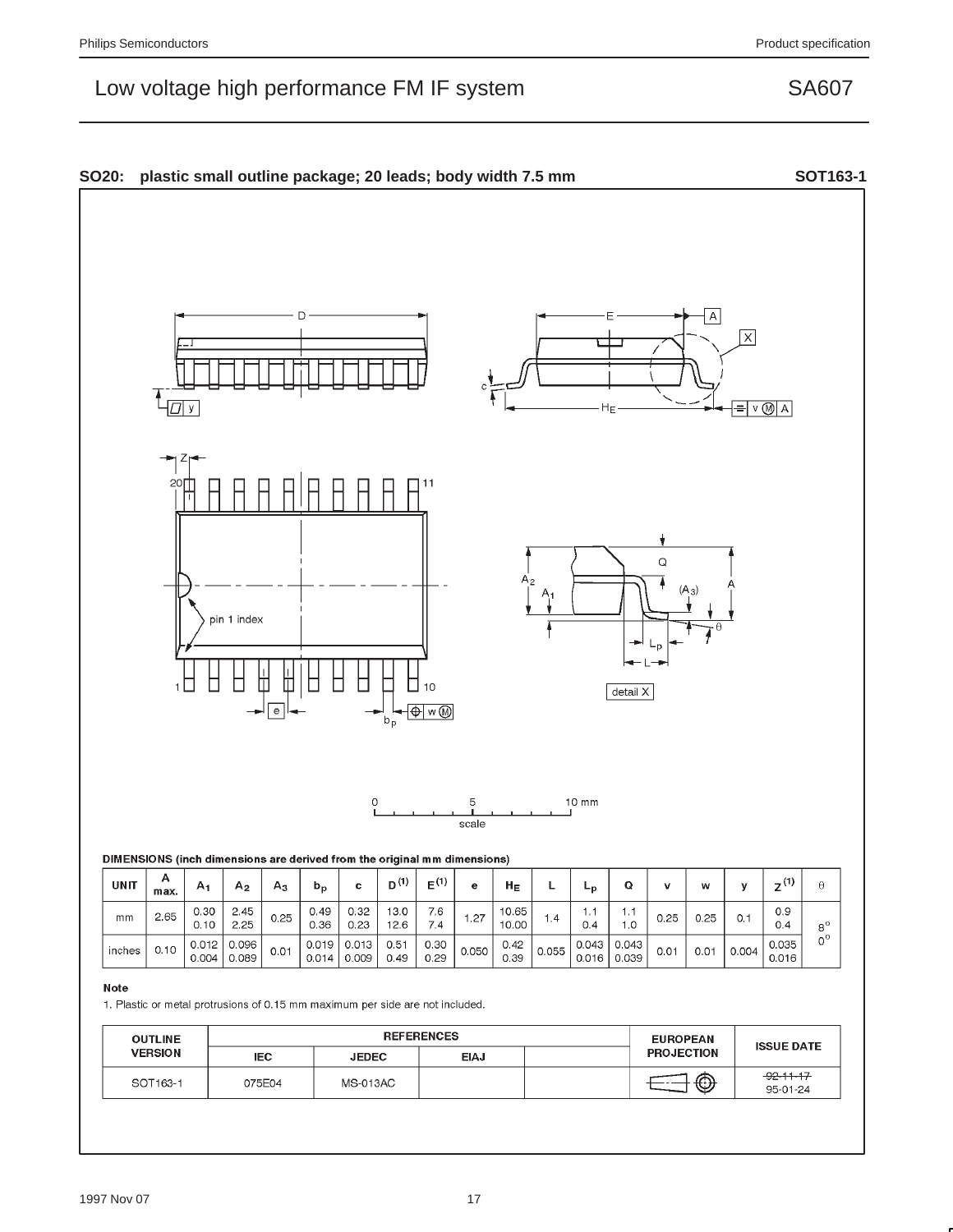#### SSOP20: plastic shrink small outline package; 20 leads; body width 4.4 mm SOT266-1 D  $\overline{\mathsf{x}}$  $\sqrt{\Pi}$  y  $= v \otimes |A|$  $H_F$  $\frac{20}{1}$ Q  $A<sub>2</sub>$ Ŧ  $(A_3)$  $A_1$ pin<sub>1</sub> index П Г Γ П Г Ω detail X  $\overline{\bigoplus \mathsf{w} \mathsf{w}}$ -II⊶<br>bp  $\overline{\rm e}$  $2.5$  $5 \text{ mm}$  $\Omega$ scale DIMENSIONS (mm are the original dimensions)  $\boldsymbol{\mathsf{A}}$  $\mathsf{Z}^{\left(1\right)}$ **UNIT**  $D^{(1)}$  $\mathsf{E}^{\left(1\right)}$  ${\sf H}_{\sf E}$  $\mathbf Q$  $\Theta$  $\mathsf{A}_1$  $\mathsf{L}% _{\mathsf{L}}\left( \mathsf{L}\right) \equiv\mathsf{L}_{\mathsf{L}}\left( \mathsf{L}\right)$  $A<sub>2</sub>$  $A_3$  $b_p$  $\mathbf c$  $\mathbf{e}% _{t}\left( t\right)$  $L_{p}$  $\mathbf v$ w у max.  $0.20$  $0.75$  $0.65$  $10<sup>o</sup>$  $0.15$  $1.4$  $0.32$  $6.6\,$  $4.5$  $6.6\,$  $0.48$  $mm$  $1.5$  $0.25$  $0.65$  $1.0$  $0.2$  $0.1$  $0.13$  $\circ$  $1.2$  $0.20$  $0.13$  $6.4$  $4.3$  $6.2$  $0.45$  $0.45$  $0.18$  $0^{\,0}$ Note 1. Plastic or metal protrusions of 0.20 mm maximum per side are not included. **REFERENCES OUTLINE EUROPEAN ISSUE DATE VERSION PROJECTION IEC JEDEC EIAJ**  $-90 - 04 - 05$  $\bigoplus$ SOT266-1 €-95-02-25